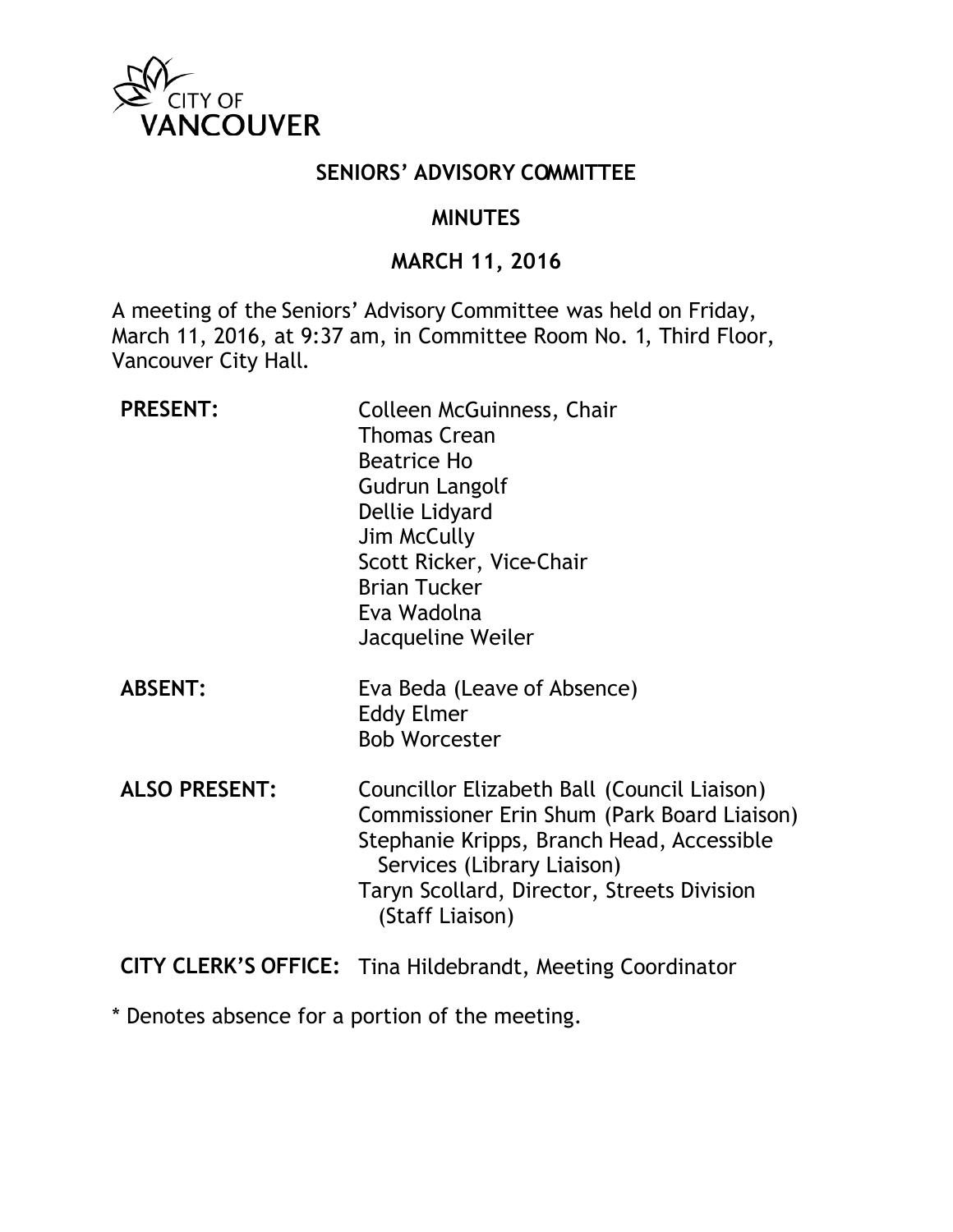### **Leave of Absence Requests**

MOVED by Beatrice Ho SECONDED by Dellie Lidyard

> THAT the Seniors' Advisory Committee approve a leave of absence for Eva Beda for this meeting.

CARRIED UNANIMOUSLY

### **Approval of Minutes**

MOVED by Scott Ricker SECONDED by Dellie Lidyard

> THAT the Seniors' Advisory Committee approve the minutes from the meeting held January 15, 2016, as amended on page 4 (f) Draft letter re BC Transit, to strike and replace the words "This item was postponed" with "The Chair and Beatrice Ho will draft a letter to send to Mayor and Council".

#### CARRIED UNANIMOUSLY

The Committee agreed to postpone approval of the meeting notes from the working session held February 19, 2016, until the next meeting.

### **1. Business arising from the minutes**

(a) BC transit letter to Mayor and Council

MOVED by Scott Ricker SECONDED by Jacqueline Weiler

> THAT the Seniors' Advisory Committee approve the BC Transit Letter to Mayor and Council.

CARRIED UNANIMOUSLY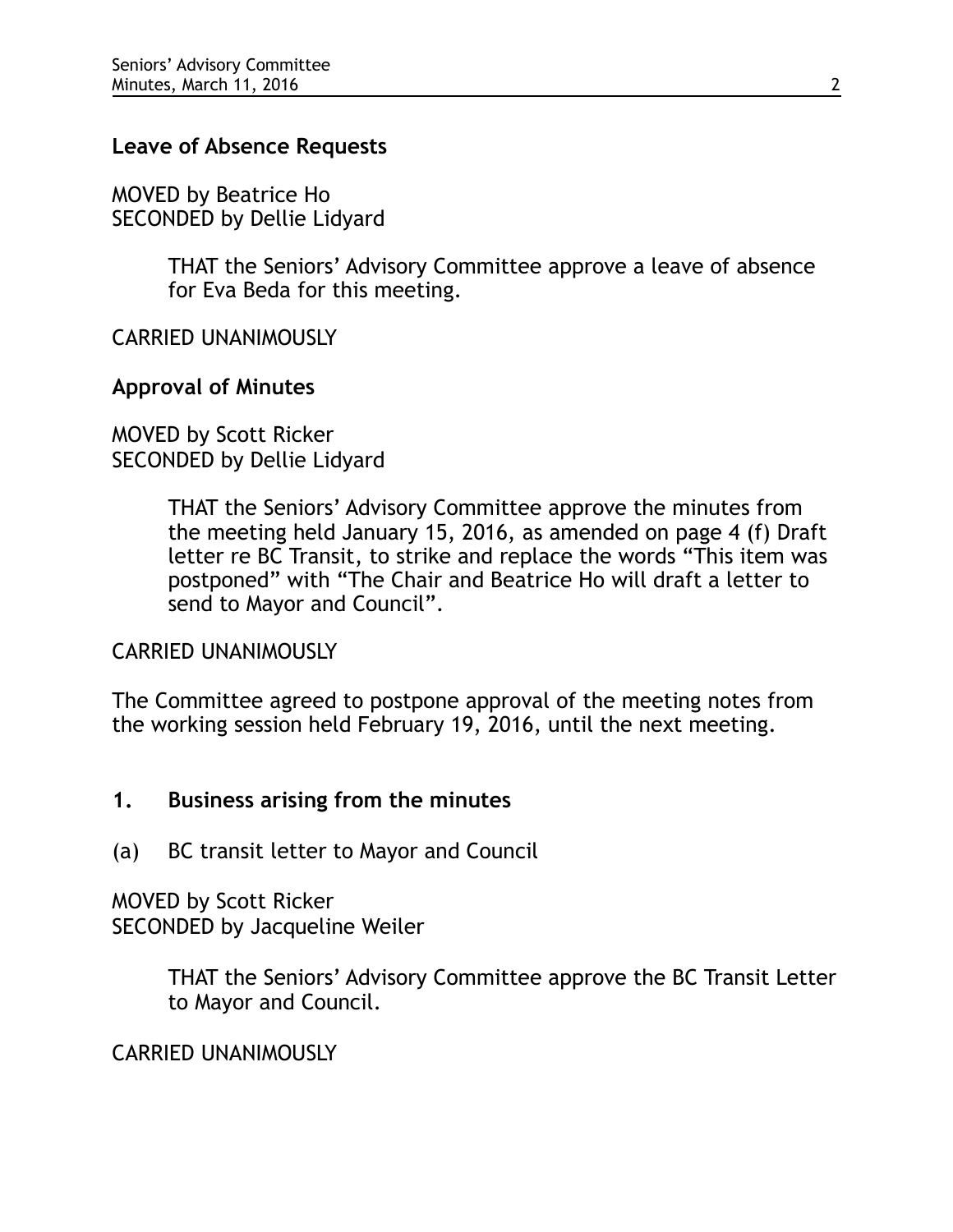# **2. Committee Liaison Updates**

## (a) Council Liaison

Councillor Ball provided updates on the following:

- a Motion on Gender Equality will be considered by Council on April 5, 2016, which recommends a policy to ensure appointment of women to City advisory committees be equal or greater than 50%, and encouraged the Committee's feedback;
- the Committee's concerns on not having adequate time to review projects that involve matters related to seniors before those projects go before Council for decision.

In response, the Staff Liaison advised that she will bring this to the attention of Engineering and Planning and Development Services staff.

There was a discussion on the Age-Friendly City Strategy presentation which has been postponed a number of times and Councillor Ball agreed to follow-up. In addition, the Meeting Coordinator will look into options on how the Committee could be notified of Council agendas once they are public.

(b) School Board Liaison

None

(c) Park Board Liaison

Commissioner Shum provided an update on a Motion "Serving Our Seniors" which was considered at the Park Board meeting on February 22, 2016, and noted a friendly amendment was accepted by the mover, Commissioner Kirby-Yung, to include Persons with Disabilities, Seniors' Advisory Committee and Community Centre Associations as community stakeholders. She also reviewed next steps.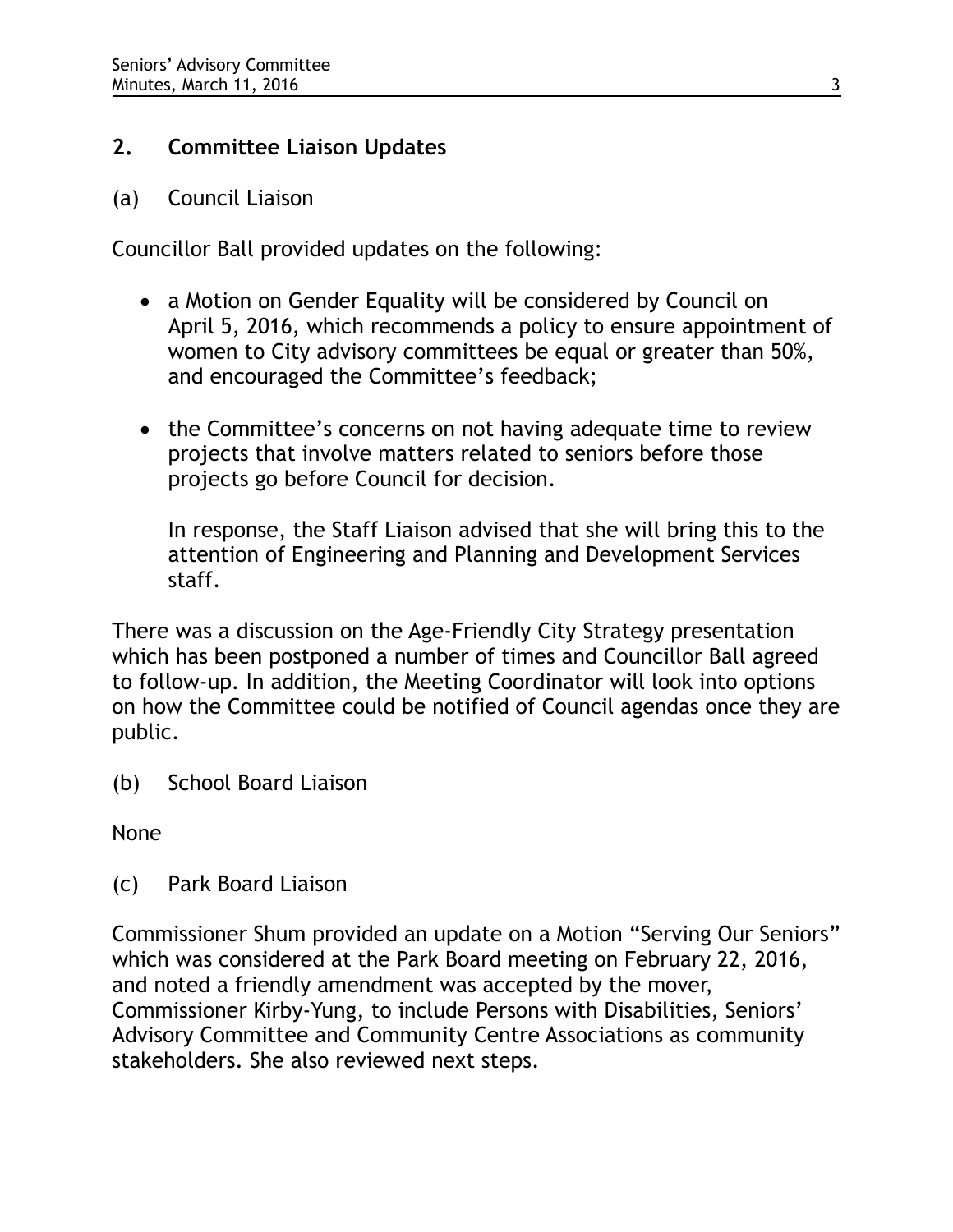# (d) Vancouver Public Library Liaison

Stephanie Kripps advised that the VPL is embarking on a new cycle for strategic planning giving priority to older adults and seniors. In response to questions, she agreed to follow-up on whether the Committee could be included in upcoming meetings with stakeholders.

Ms. Kripps also advised that she has been hired as the Branch Head of the DTES Strathcona Branch Library which is scheduled to open in September of this year and that there will be a replacement VPL Liaison to SAC in the next few months.

# (e) Staff Liaison

In response to a question regarding potholes, the Staff Liaison noted that it is very helpful when members of the public report such issues as potholes and abandoned vehicles.

In response to a concern raised regarding wayfinding signage issues, she agreed to follow-up.

# **3. Subcommittee and Working Group Updates**

(a) Communication – Eddy Elmer

None

(b) Community Engagement – Beatrice Ho/Jackie Weiler

Beatrice Ho provided a brief update.

(c) Housing – Scott Ricker and Chris Morrissey

None

(d) Social Isolation and Loneliness – Brian Tucker

Brian Tucker noted the West End Seniors Network did a review on social isolation and the Committee expressed an interest in inviting representatives to a future meeting to provide further details.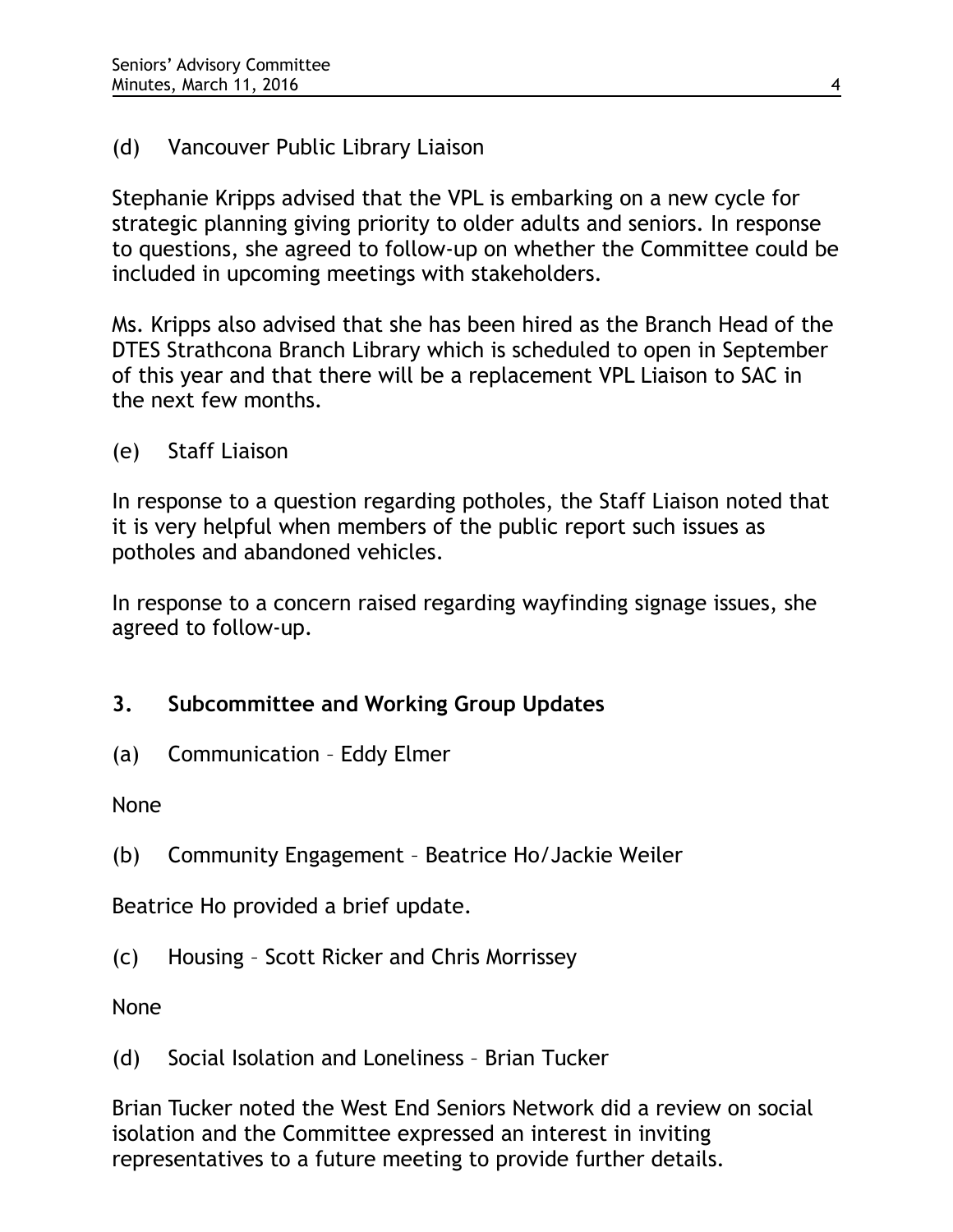# (e) Transportation and Mobility – Dellie Lidyard

Dellie Lidyard provided a brief update noting she will be the liaison to the Persons with Disabilities Advisory Committee.

In addition, she requested the issue of bus passes be added to a future agenda to consider sending a letter to TransLink requesting restoration of the initial bus pass system for seniors and persons with disabilities.

(f) Draft letter re BC Transit

See Item No. 1 (a) of these minutes.

# **4. Other Business**

- (a) Lon LaClaire, Acting Director, Transportation Division
	- Transportation 2040 Plan & 2016 Downtown Bike Network Expansion

Paul Storer, Manager - Transportation 2040, presented an update and, along with Mr. LaClaire, Neal Peacock, Strategic Transportation Planning, and Dylan Passmore, Active Transportation, responded to questions.

• 800 Robson Street

Mr. Peacock provided a brief update, reviewed project timelines and responded to questions.

The Chair stressed the need for further discussions on implications related to the proposed closure. Staff confirmed the project is in the early stage and that there will be further opportunity for Committee input.

• West  $10^{th}$  Avenue

Due to time constraints, it was agreed to postpone this matter to the working session on April 15, 2016.